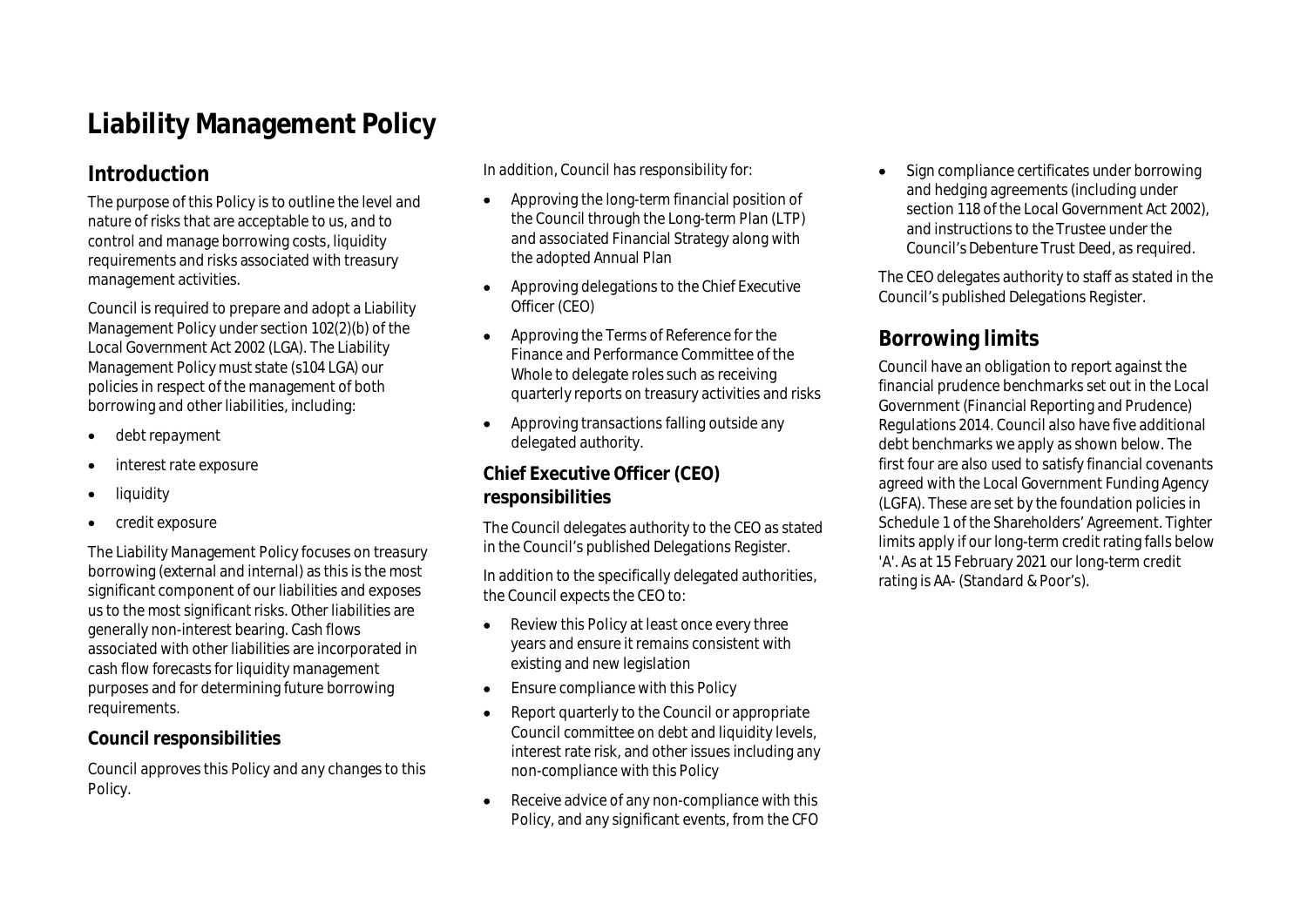| Measure                               | I imit                                                                                  |
|---------------------------------------|-----------------------------------------------------------------------------------------|
| Net Debt / Total Revenue              | <300%(FY 2022)<br>$<$ 295% (2023)<br><290% (2024)<br>$<$ 285% (2025)<br><280% (2026 on) |
| Net interest / Total revenue          | $< 20\%$                                                                                |
| Net interest / Annual rates<br>income | $<30\%$                                                                                 |
| Liquidity                             | >110%                                                                                   |
| Net Debt / Equity                     | $< 20\%$                                                                                |

Definitions of these terms and guidance on their measurement are set out in Appendix 1. They are measured at the parent level unless agreed otherwise with LGFA. Council report annually to LGFA on compliance with their four covenants.

Our Long-term Plan (LTP) and Annual Plan (AP) report planned financial performance against these benchmarks and should include projected revenue, interest, debt and liquidity over the LTP period at levels that will not cause a forecast breach in any future year, or clearly identify where these benchmarks are not met and why.

Our treasury function will support compliance with the liquidity covenant by reporting quarterly to Council, or an appropriate council committee, on ongoing compliance.

Our Annual Report reports against these benchmarks for the previous financial year.

#### **Borrowing mechanism**

Council is able to externally borrow through a variety of market mechanisms including issuing stock/bonds, commercial paper (CP) and debentures, direct bank borrowing, borrowing from the Local Government Funding Agency, (LGFA), accessing the short- and long-term wholesale/retail debt capital markets directly or indirectly, or internal borrowing of reserve and special funds. In evaluating strategies for new borrowing (in relation to source, term, size and pricing), the following is taken into account:

- Available terms from banks, LGFA, debt capital markets and loan stock issuance;
- Our overall debt maturity profile, to ensure concentration of debt is avoided at reissue/rollover time;
- Prevailing interest rates and margins relative to term for loan stock issuance, LGFA, debt, capital markets and bank borrowing;
- The market's outlook on future interest rate and credit margin movements as well as its own;
- Legal documentation and financial covenants together with security and credit rating considerations;
- Council can internally borrow from reserve funds in the first instance to meet future capital expenditure requirements, unless there is a compelling reason for establishing external debt. One compelling reason is where external debt can be obtained on more favourable terms than the internal borrowing.
- Alternative funding mechanisms such as leasing should be evaluated with financial analysis in conjunction with traditional on-balance sheet funding. The evaluation should take into

consideration, ownership, redemption value and effective cost of funds.

Our ability to readily attract cost-effective borrowing is largely driven by our ability to rate, maintain a strong financial standing and manage relationships with our investors, LGFA, Standard and Poor's and financial institutions/brokers.

### **Security**

Under a Debenture Trust Deed, our borrowing, committed bank facilities and potential liabilities under International Swaps and Derivatives Association (ISDA) contracts are secured by a floating charge over all our rates levied under the Local Government (Rating) Act 2002. Creditors holding that security under the Debenture Trust Deed rank equally or *pari passu* with other lenders.

From time to time, and with Council approval, security may be offered by providing a charge over one or more of our assets.

Physical assets will be charged only where:

- There is a direct relationship between the debt and the purchase or construction of the asset, which it funds (e.g. project finance);
- We consider a charge over physical assets to be appropriate;
- Any pledging of physical assets must comply with the terms and conditions contained within the security arrangement.

### **Maturing debt**

Debt will be repaid as it falls due in accordance with the applicable borrowing arrangement. Subject to the appropriate approval and debt limits, a loan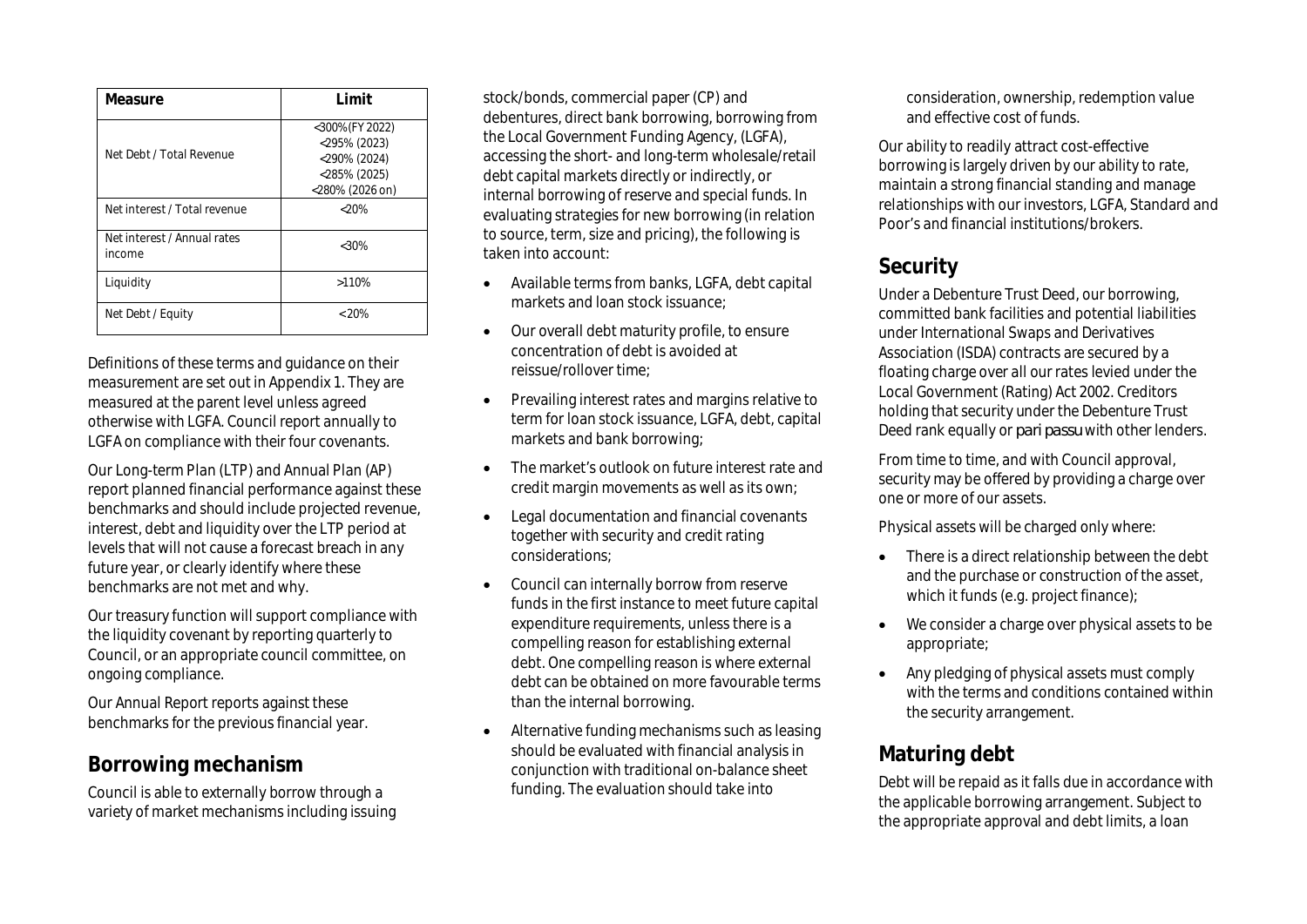may be rolled over or re-negotiated as and when appropriate.

### **Debt managed on net portfolio basis**

The Council manages debt on a net portfolio basis. In general, individual borrowing deals will not be associated with particular projects or spending. Where the interest expense associated with borrowing can be claimed as a tax deduction, Council will borrow specifically for that particular project or spending.

Council rate to repay debt over a period of thirty years (COVID-19 related borrowing is repayable over five years), except for borrowing in relation to CCO equity or on-lending. For CCO equity and on-lending we plan to repay only interest, not the principal. This is set out in our Revenue and Financing Policy.

### **Guarantees / contingent liabilities and other financial arrangements**

Council may act as guarantor to financial institutions on loans or enter into incidental arrangements for organisations, clubs, Trusts, or Business Units, when the purposes of the loan are in line with our strategic objectives.

We hold un-called redeemable preference shares in CCHL, which exist to support CCHL's creditworthiness and ensure that it can obtain services and funding at an efficient cost.

Council is not allowed to guarantee loans to CCTOs under section 62 of the Local Government Act 2002.

Other financial arrangements include advances to community organisations and trusts (see Investment Policy).

### **New Zealand Local Government Funding Agency (LGFA) Limited**

Under its shareholding agreement with LGFA, the Council has agreed to:

- Provide guarantees of the indebtedness of other local authorities to LGFA, and of the indebtedness of LGFA itself;
- Secure its borrowings from LGFA (and the performance of other obligations to LGFA or its creditors) with a charge over the Council's rates and rates revenues; and
- Each time the Council borrows from LGFA. contribute a portion of that borrowing back to LGFA as an equity contribution (i.e. in the form of Borrower Notes).

To the extent that we consider it necessary or desirable, we may also commit to contributing additional equity (or subordinated debt), and/or subscribe for shares and uncalled capital in LGFA.

# **Approved financial instruments**

Approved financial instruments (which do not include shares or equities) are shown in the following table.

Any other financial instrument must be specifically approved by the Council on a case-by-case basis and only be applied to the one singular transaction being approved.

| Category                                     | Instrument                                                                                                                                                                                                                                                                                                                                                                                                                                              |  |
|----------------------------------------------|---------------------------------------------------------------------------------------------------------------------------------------------------------------------------------------------------------------------------------------------------------------------------------------------------------------------------------------------------------------------------------------------------------------------------------------------------------|--|
| Cash management<br>and external<br>borrowing | Bank deposits<br><b>Bank overdraft</b><br>Bank term loans<br>Committed standby facilities<br>(where offered) from the LGFA<br>Committed cash advance and<br>bank accepted bill facilities (short<br>term and long term loan facilities)<br>Loan stock /bond issuance<br>(floating or fixed rate)<br>Commercial paper<br>(CP)/Promissory notes<br>NZD denominated Private<br><b>Placement Loans</b><br>Forward starting committed debt<br>with the I GFA |  |
| Interest rate risk<br>management             | Forward rate agreements (FRAs)<br>on bank bills<br>Interest rate swaps/collars<br>(including forward-starting<br>swaps/collars)<br>Interest rate options on:<br>Bank bills (purchased caps<br>and one for one collars)<br>Interest rate swaptions<br>(purchased swaptions and<br>one for one collars only)                                                                                                                                              |  |

### **Interest rate risk**

#### **Risk recognition**

Interest rate risk is the risk that funding costs will materially exceed or fall short of projections included in the LTP or Annual Plan (due to adverse movements in market wholesale interest rates) so as to adversely impact revenue and expense projections, cost control and capital investment decisions/returns/feasibilities.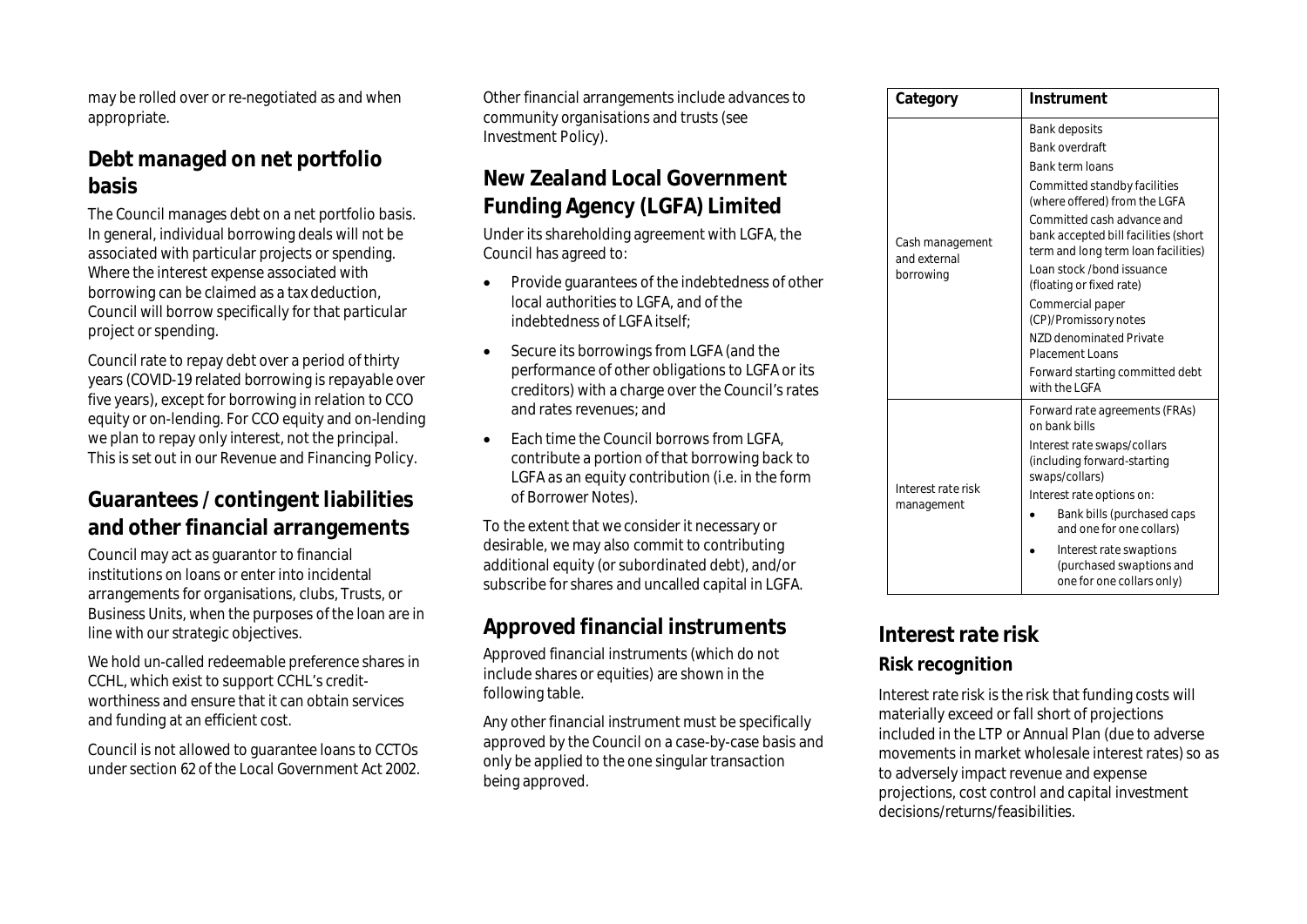The primary objective of interest rate risk management is to reduce uncertainty relating to the impact of interest rate movements on interest expense, through fixing/hedging of interest costs. Certainty around interest costs is to be achieved through the active management of underlying interest rate exposures.

#### **Interest rate risk control limits**

Exposure to interest rate risk is managed and mitigated through the risk control limits below. Our forecast external debt (net of any forecast external debt to fund on-lending to CCOs/CCTOs, but gross of any investments) should be within the following fixed/floating interest rate risk control limits.

We may pre-hedge in advance of projected physical drawdown of new debt. When approved forecasts are changed, the amount of fixed rate hedging in place may have to be adjusted to ensure compliance with the Policy minimums and maximums.

- Fixed Rate is defined as all known interest rate obligations on forecast external debt (net of forecast external debt to fund on-lending to CCOs/CCTOs), including where hedging instruments have fixed movements in the applicable reset rate. Floating Rate is defined as any interest rate obligation subject to movements in the applicable reset rate.
- Fixed interest rate percentages are calculated based on the average amount of fixed interest rate obligations relative to the average forecast external debt amounts for the given period (as defined in the above table).

| Debt Interest Rate Policy Parameters |         |         |
|--------------------------------------|---------|---------|
| Debt Period                          | Minimum | Maximum |
| Ending                               | Fixed   | Fixed   |
| $0 - 1$ Year                         | 40%     | 95%     |
| 1 - 2 Years                          | 35%     | 90%     |
| 2 - 3 Years                          | 30%     | 85%     |
| 3 - 4 Years                          | 25%     | 80%     |
| 4 - 5 Years                          | 20%     | 75%     |
| 5 - 6 Years                          | $0\%$   | 70%     |
| 6 - 7 Years                          | $0\%$   | 65%     |
| 7 - 8 Years                          | $0\%$   | 60%     |
| 8 - 9 Years                          | $0\%$   | 55%     |
| 9 - 10 Years                         | $0\%$   | 50%     |
| 10 - 11 Years                        | 0%      | 45%     |
| 11 - 12 Years                        | $0\%$   | 40%     |
| 12 - 13 Years                        | $0\%$   | 35%     |
| 13 - 14 Years                        | $0\%$   | 30%     |
| 14 - 15 Years                        | 0%      | 25%     |

- A fixed rate maturity profile that is outside the above risk parameters, but self corrects within 90 days is not in breach of this Policy. However, maintaining a maturity profile outside the risk parameters for more than 90 days requires specific approval by the Council.
- Interest rate swap maturity is limited by the maximum offered LGFA Bond maturity. Approval is required from the Council before entering interest rate swaps with maturities

beyond that date. Hedging is to be achieved through the use of approved interest rate risk management instruments. If it is considered that interest rate options are an appropriate hedging instrument, prior approval must be obtained from the CFO.

- Interest rate options must not be sold outright. However, one for one collar option structures are allowable, whereby the sold option is matched precisely by amount and maturity to the simultaneously purchased option. During the term of the option, only the sold side of the collar can be closed out (i.e. repurchased) otherwise, both sides must be closed simultaneously. The sold option leg of the collar structure must not have a strike rate in-themoney.
- Interest rate options with a maturity date beyond 12 months that have a strike rate (exercise rate) higher than 2% above the appropriate swap rate, cannot be counted as part of the fixed-rate hedge percentage calculation.

# **Liquidity risk/funding risk**

#### **Risk recognition**

Management of cash flow deficits in various future periods as identified in long term financial forecasts is reliant on the maturity structure of cash, shortterm financial investments, loans and bank facilities. Liquidity risk management focuses on the ability to access committed funding at that future time to fund the gaps. Funding risk management centres on the ability to re-finance or raise new debt at a future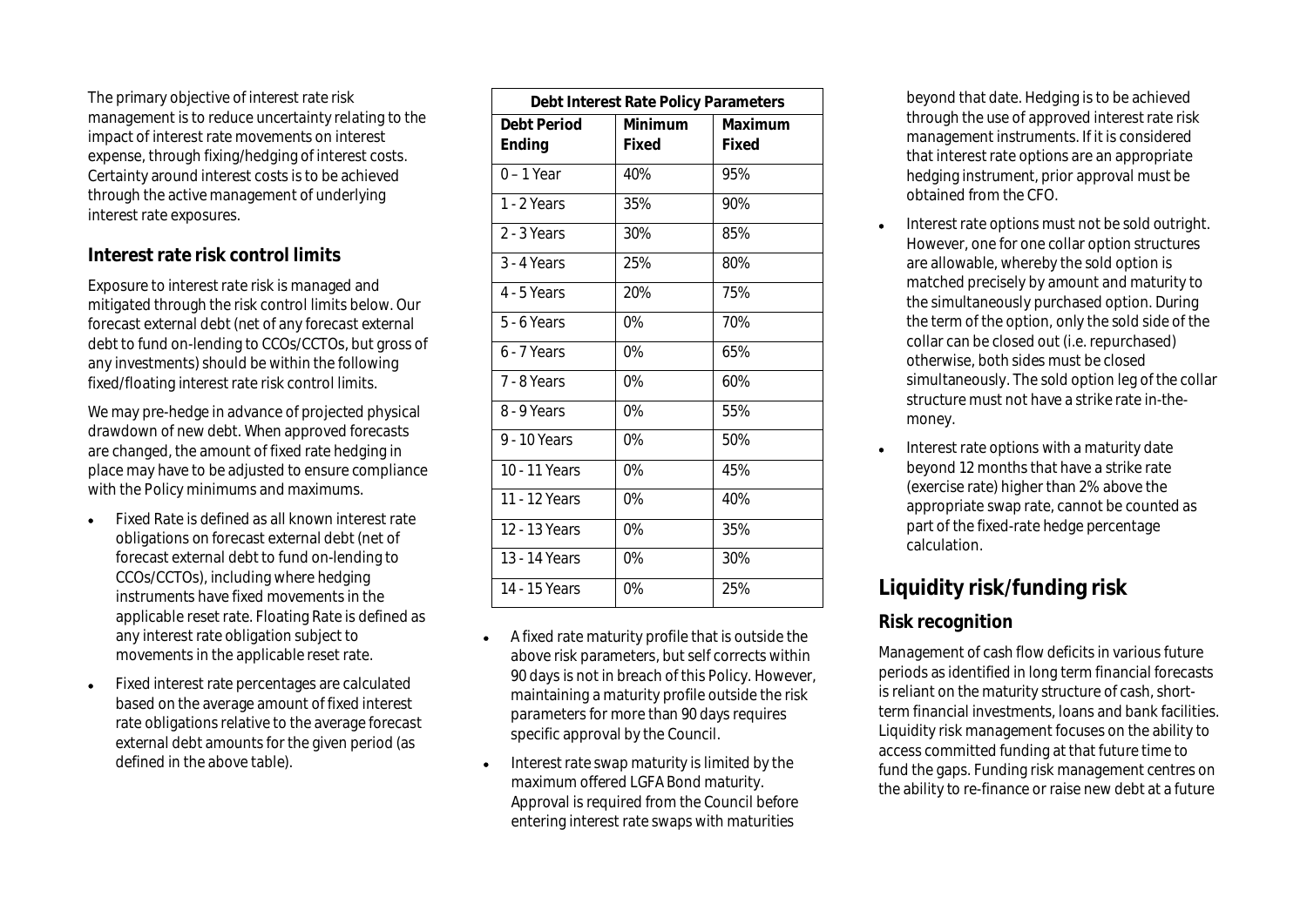time at acceptable pricing (fees and borrowing margins) and maturity terms.

The management of our funding risks is important as several risk factors can arise to cause an adverse movement in borrowing margins, term availability and general flexibility including:

- Local Government risk is priced to a higher fee and margin level;
- Our credit standing or financial strength as a borrower deteriorates due to financial, regulatory or other reasons;
- A large individual lender to us experiences its own financial/exposure difficulties resulting us not being able to manage our debt portfolio as optimally as desired;
- New Zealand investment community experiences a substantial over-supply of council investment assets;
- Financial market shocks from domestic or global events.

The management of our funding risks is important to mitigate any adverse movement in borrowing margins, term availability and general flexibility.

Where possible, the Council seeks a diversified pool of borrowing and ensures that bank borrowings are only sought from approved strongly rated New Zealand registered banks. Strongly credit rated banks have a short-term and long-term credit rating from Standard & Poor's (or equivalent) of at least A-1 and A respectively.

A key factor of funding risk management is to spread and control the risk to reduce the concentration of risk at one point in time so that if any of the above events occur, the overall borrowing cost is not

unnecessarily increased and desired maturity profile compromised due to market conditions.

#### **Liquidity/funding risk control limits**

- Liquid funds, term debt and the available portion of committed debt facilities must be maintained at an amount in excess of 110% of existing external debt.
- The Council has the ability to pre-fund up to 18 months forecast debt requirements including re-financings. Debt refinancing that has been pre-funded will remain included within the funding maturity profile until the maturity date.
- The CFO has the discretionary authority to refinance existing external debt on more acceptable terms. Such action is to be reported to the CEO and the Strategy & Finance Committee at the earliest opportunity.

The maturity profile of the total committed funding in respect to all external debt / loans and committed debt facilities, is to be controlled by the following system:

| Period                     | Minimum % | Maximum % |
|----------------------------|-----------|-----------|
| $0$ to $3$<br>years        | 15%       | 60%       |
| 3 <sub>to</sub> 7<br>years | 25%       | 75%       |
| 7 years<br>plus            | 10%       | 60%       |

 A funding maturity profile that is outside the above limits but self corrects within 90 days is not in breach of this Policy. However,

maintaining a maturity profile outside of these policy limits beyond 90 days requires specific approval by the Council.

 To minimise concentration risk the LGFA require that no more than the greater of NZD \$100 million or 33% of a Councils borrowings from the LGFA will mature in any 12 month period.

#### **Counterparty credit risk**

Counterparty credit risk is the risk of losses (realised or unrealised) arising from a counterparty defaulting on a financial instrument where the Council is a party. The credit risk to the Council in a default event will be weighted differently depending on the type of instrument entered into.

Credit risk will be regularly reviewed by the Finance & Performance Committee. Credit limits are dependent on the counterparty's Standard & Poor's, (S&P) rating.

The following matrix guide will determine limits: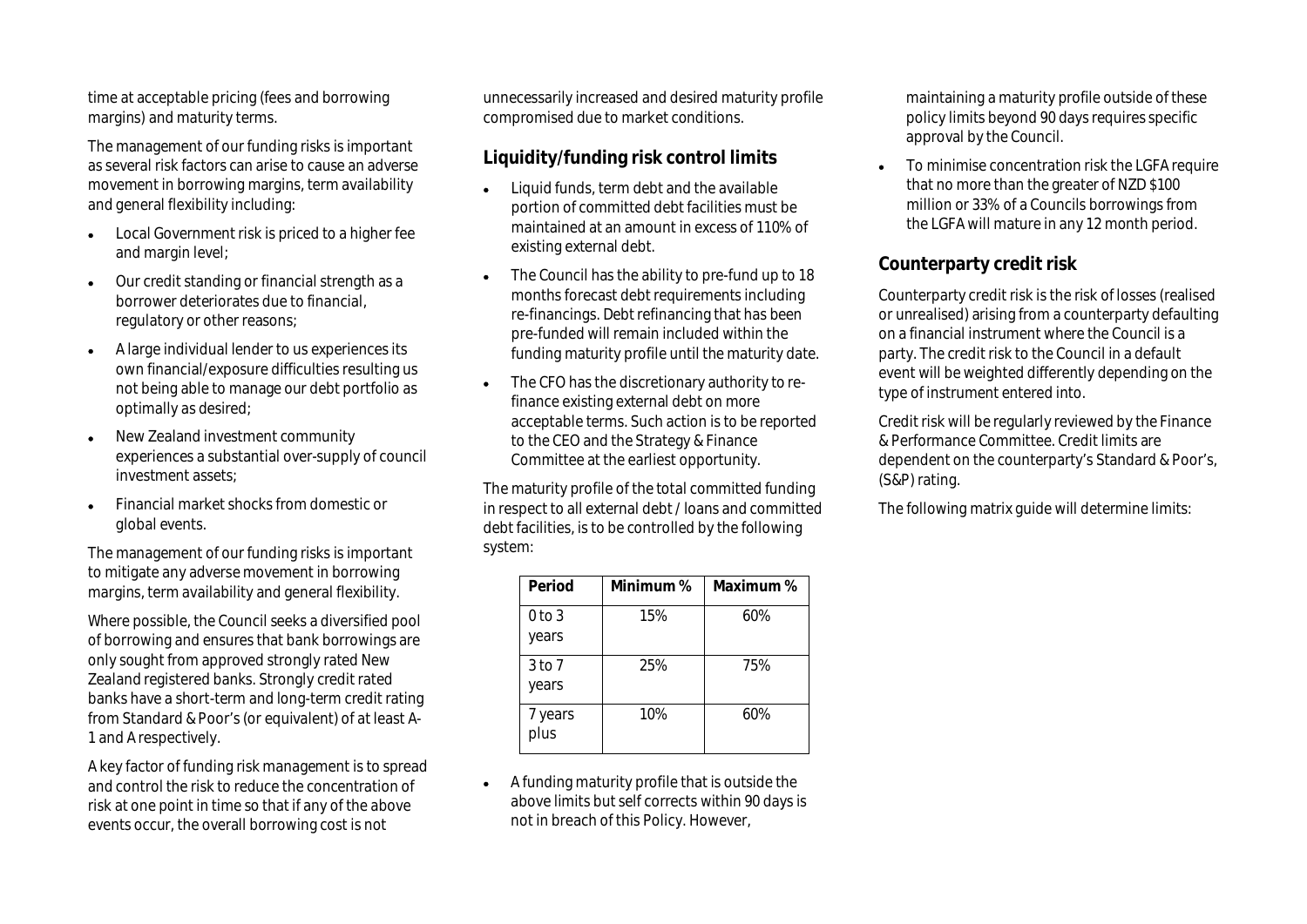| Counterparty                            | Minimum<br>S&P credit<br>rating | Maximum per<br>counterparty<br>$(\$m)^*$ |
|-----------------------------------------|---------------------------------|------------------------------------------|
| NZ Government                           | N/A                             | Unlimited                                |
| I GFA                                   | А-                              | \$100                                    |
| NZ Registered                           | AA band                         | \$200                                    |
| <b>Bank</b>                             | A band                          | \$150                                    |
|                                         | BBB+                            | \$50                                     |
| <b>NZD Registered</b><br>Supranationals | AAA                             | \$50                                     |
| Local Authority                         | BBB+                            | \$40m                                    |
|                                         | Un-rated                        | \$25m                                    |
| <b>SOE</b>                              | BBB+                            | \$20m                                    |
| Other Corporate                         | BBB+                            | \$10m                                    |

• Foreign Exchange instruments (e.g. Forward Exchange Contracts) – month-end mark to market value plus 30% of the notional value of the instrument as provided by the treasury management system.

In determining the usage of the above gross limits, the following product weightings will be used:

- Financial investments (e.g. deposits, bonds) 100% of the principal value;
- Interest Rate Risk Management (e.g. swaps, Forward Rate Agreements) – month-end mark to market value (as provided by the treasury management system) *plus*:
	- **o** 1.0% of the notional principal for instruments maturing within 1-5 years of the reporting date, OR
	- **o** 1.5% of the notional principal for instruments maturing beyond 5 years of the reporting date.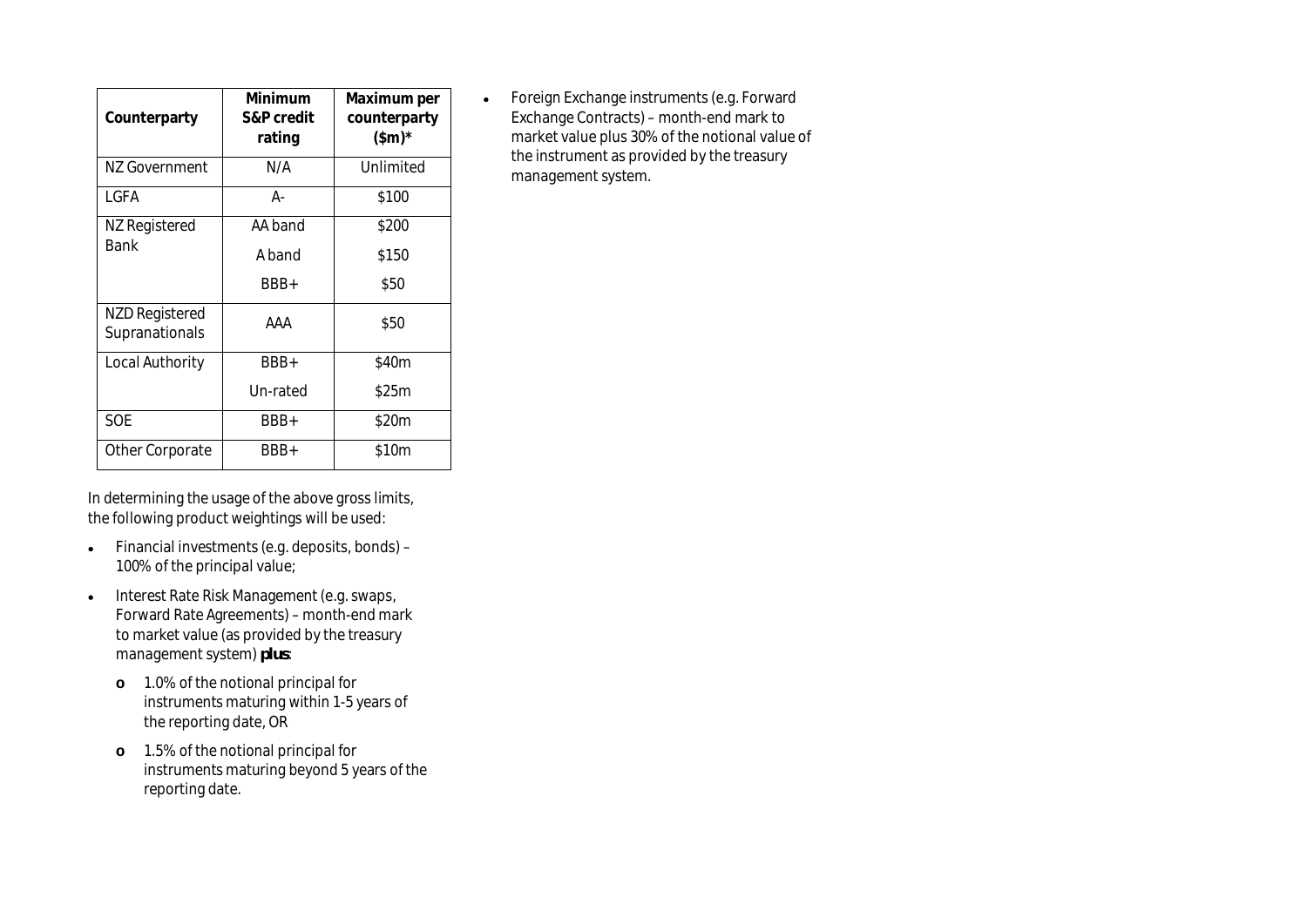# **Appendix 1: Definitions of LGFA Financial Covenant Measures**

# **Definitions of Terms**

Schedule 1 of the LGFA Shareholders' Agreement sets out the following definitions used in the financial covenants:

- **Total Revenue** is defined as cash earnings from rates, grants and subsidies, user charges, interest, dividends, financial and other revenue and excludes non-government capital contributions (e.g. developer contributions and vested assets).
- **Net Debt** is defined as total debt less liquid financial assets and investments.
- **Liquidity** is defined as external debt plus committed loan facilities plus liquid investments divided by external debt.
- **Net Interest** is defined as the amount equal to all interest and financing costs less interest income for the relevant period.
- **Annual Rates Income** is defined as the amount equal to the total revenue from any funding mechanism authorised by the Local Government (Rating) Act 2002 together with any revenue received from other local authorities for services provided (and for which the other local authorities rate).

# **Further Guidance from LGFA**

LGFA has also provided some further clarification and guidance on these measures as follows:

 **Total Revenue:** From a council's revenue there are two key items that are excluded. The first is

non-government capital contributions. This includes development contributions and any donations (such as from a Trust for a community project). These are excluded as they are deemed to be non-re-occurring. The second key item that is excluded is any noncash flow items. This includes vested assets, found assets, revaluation of derivatives and any revaluation of assets (including revaluation of investment property, forestry and investment portfolios).

- **Net Debt:** For calculating net debt LGFA allows the deduction of cash, term deposits and any investments held within investment portfolios (whether these are ring fenced or not). Investment portfolios might typically include listed equities, fixed interest securities, listed property securities or units in managed funds. LGFA borrower notes can be deducted. Any council lending to a council CCO or CCTO can also be deducted but only where the CCO or CCTO is a going concern and not dependent upon council financial support. Any mark to market losses that exist with interest rate swaps should not be added to debt. Likewise, any revaluation gains cannot be deducted from debt. LGFA generally consider leases to be a form of debt. However, the nature of leases can differ. For a council with any material leases (not photocopiers etc), they should contact LGFA to agree upon the treatment.
- **Liquidity:** Councils can include the unutilised portion of committed standby facilities, cash, term deposits, any longer-term fixed interest

securities that can be sold, any listed equities that are non-core that can be sold and any loans to CCO's / CCTO's (that is a going concern) that mature within 12 months. Councils cannot include LGFA borrower notes as they are deemed not to be liquid.

- **Net Interest:** Gross interest is calculated by adding together the value of all a council's financing costs including interest costs on debt, costs of derivatives (but not any unrealised mark to market movements) and any costs on committed bank facilities. The finance component of a lease payment may also be part of a council's interest cost. This needs to be agreed with LGFA. To calculate net interest councils can deduct any interest earned on cash, term deposits, fixed interest and dividends on non-core listed equities. Councils cannot deduct any foreign exchange gains or unrealised gains on investments.
- **Annual Rates Income:** In addition to rates revenue, councils can add on any revenue received from income for which other councils' rate. The most common of these will be volumetric water charges.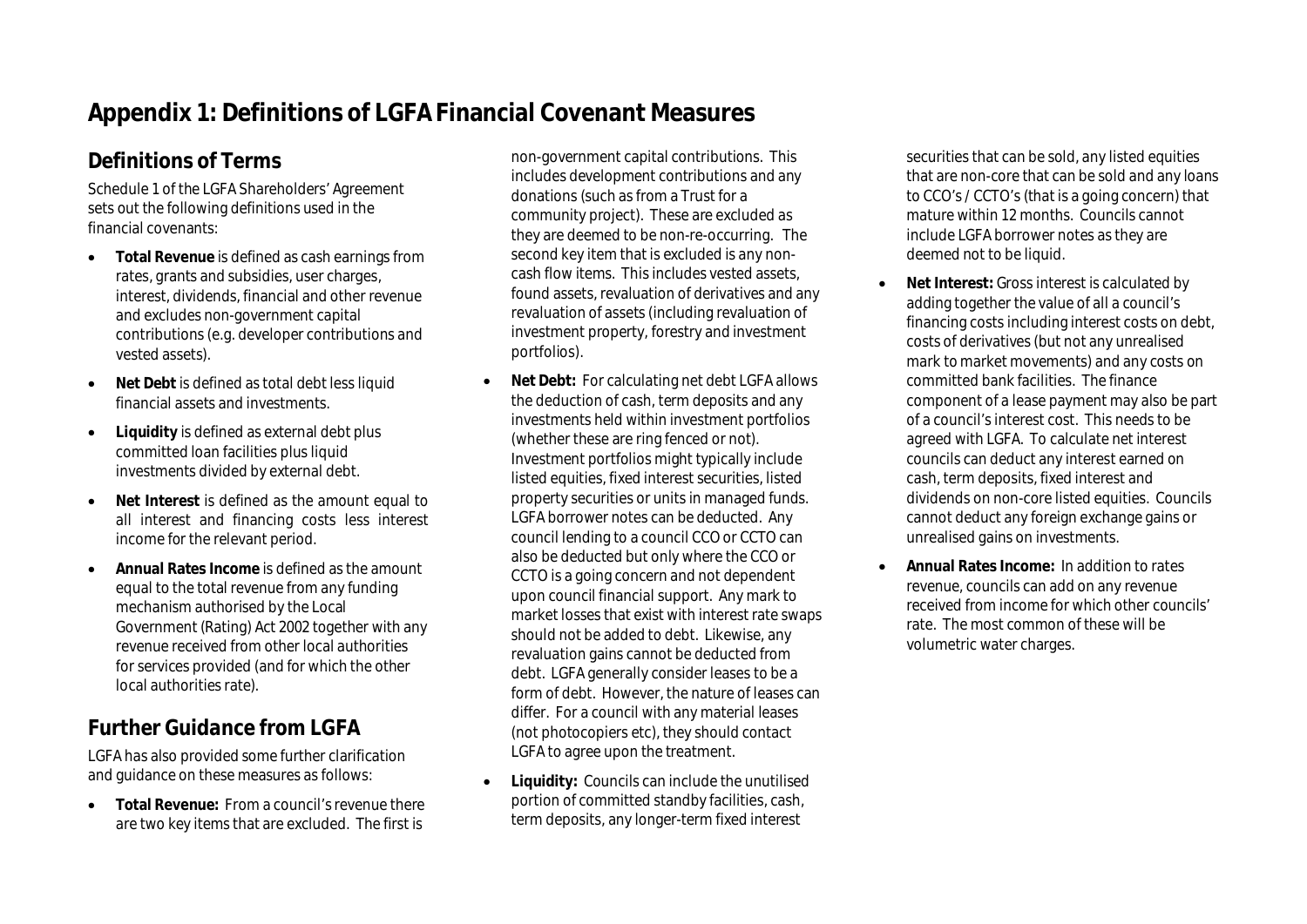# **Investment Policy**

### **Introduction**

The purpose of our Investment Policy is to outline the level and nature of investment risks that are acceptable to us, and to control and manage investment returns and associated risks.

Council is required to prepare and adopt an Investment Policy under section 102(2)(c) of the Local Government Act 2002 (LGA). The Investment Policy must state (s105 LGA) the Council's policies in respect of investments, including:

- the acquisition of new investments
- the mix of investments
- an outline of the procedures by which investments are managed and reported on to the local authority
- an outline of how risks associated with investments are assessed and managed.

Council generally hold investments for strategic reasons where there is some community, social, physical or economic benefit accruing from the investment activity. Generating a commercial return on strategic investments is considered a secondary objective. Investments and associated risks are monitored and managed, and regularly reported to the Council. Specific purposes for maintaining investments include:

- $\bullet$  For strategic purposes consistent with our LTP;
- To reduce the current ratepayer burden;
- The retention of vested land;
- Holding short-term investments for working capital requirements and liquidity management;
- Holding investments that are necessary to carry out our operations consistent with an Annual Plan, to implement strategic initiatives, or to support inter-generational allocations;
- Holding assets (such as property) for commercial returns;
- Providing ready cash in the event of a natural disaster, the use of which is intended to bridge the gap between the disaster and the reinstatement of normal income streams and assets;
- Investing amounts allocated to accumulated surplus, Council created restricted reserves and general reserves;
- Investing proceeds from the sale of assets.

Council recognise that, as a responsible public authority, all investments held should be low risk. We also recognise that low risk investments generally mean lower returns.

#### **Council responsibilities**

Council approves this Policy and any changes to this Policy.

In addition, Council has responsibility for:

 Approving delegations to the Chief Executive Officer (CEO)

- Approving the Terms of Reference for the Finance and Performance Committee of the Whole) to delegate roles such as receiving quarterly reports on investment activities and risks
- Approving transactions falling outside any delegated authority.

#### **Chief Executive Officer (CEO) responsibilities**

The Council delegates authority to the CEO as stated in the Council's published Delegations Register.

In addition to the specifically delegated authorities, the Council expects the CEO to:

- Review this Policy at least once every three years and ensure it remains consistent with existing and new legislation
- Ensure compliance with this Policy
- Report quarterly to the Council or appropriate Council committee on any non-compliance with this Policy
- Receive advice of any non-compliance with this Policy, and any significant investment events, from the CFO
- Act as the person recorded by each bank as the owner of Council bank accounts and wholesale banking products with that bank. This includes authorising changes to the list of authorised signatories (for wholesale banking products) and treasury dealers with those banks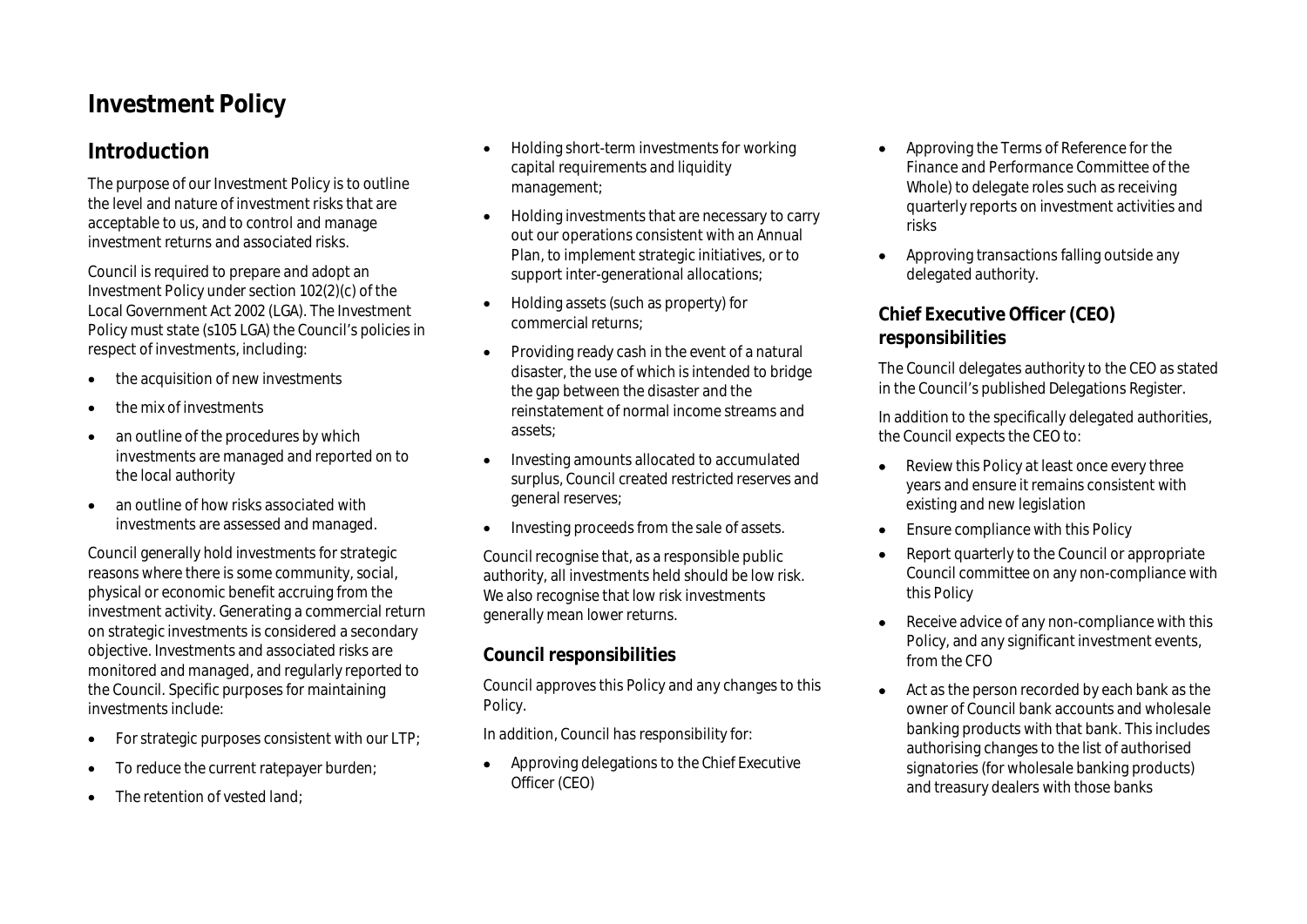The CEO delegates authority to staff as stated in the Council's published Delegations Register.

# **Policy**

Council's general policy on investments is that:

- We may hold financial, property, and equity investments if there are strategic, commercial, economic or other valid reasons (e.g. where it is the most appropriate way to administer a Council function);
- We will keep under review our approach to all major investments and the credit rating of approved financial institutions;
- We will review our policies on holding investments at least once every three years.

# **Acquisition of new investments**

With the exception of financial investments with banks (e.g. term deposits), new investments are acquired if approval is given by the Council following presentation of a business case or report containing advice and recommendations from Council officers.

Before approving any new investments, we give consideration to:

- the contribution the investment will make in fulfilling our strategic objectives
- the financial return expected from the investment
- the financial risks of owning the investment
- the impact on our credit standing, borrowing requirements, debt limits and financial covenants
- accounting and taxation impact of the investment
- where the investment is a lending arrangement:
	- o the interest rate earned on the lending, taking into account the borrower's credit profile and prevailing market interest rates
	- o the borrower's credit risk profile, and the ability to repay principal and interest on the agreed dates
	- o the form and quality of security arrangements provided
	- o whether the lending is a "back-to-back" onlending arrangement funded by matching Council borrowing, and if so, whether any margin between the borrowing and lending rates covers the Council's costs including the opportunity cost of holding borrower notes that pay interest at below market rates.
	- o advances to charitable trusts and community organisations must meet the criteria set out in our Strengthening Communities Strategy, but do not have to be on a fully commercial basis.

All lending must be through a written contract, in a form reviewed and approved by our legal counsel.

# **Lending to Council Controlled Organisations (CCOs)**

To better achieve our strategic and commercial objectives, Council may provide financial support in the form of debt funding to CCOs or Council Controlled Trading Organisations (CCTOs). These

will typically be funded by specific borrowing which is then on-lent to the CCO/CCTO through back-toback arrangements with a margin to cover administrative costs, risks and the cost impact of any borrower note obligations.

Any on-lending arrangement to a CCO or CCTO must be approved by the Council. Approval may be on a case-by-case basis, or for an on-lending programme up to a specified amount and/or subject to specified limits.

In recommending an arrangement for approval we will consider the matters described above for acquiring new investments.

Lending arrangements must be on a commercial arm's length basis. A term sheet, including matters such as borrowing costs, interest payment dates, principal payment dates, security and expiry date must be agreed between the parties.

We do not lend money, or provide any other financial accommodation, to a CCO or CCTO on terms and conditions that are more favourable than those that would apply if we were borrowing the money or obtaining the financial accommodation.

We report lending to CCOs quarterly to Council.

# **Other support to CCOs**

Guarantees of indebtedness to CCTOs are prohibited (under section 62 of the Local Government Act), but financial support may be provided by subscribing for shares as called or uncalled capital.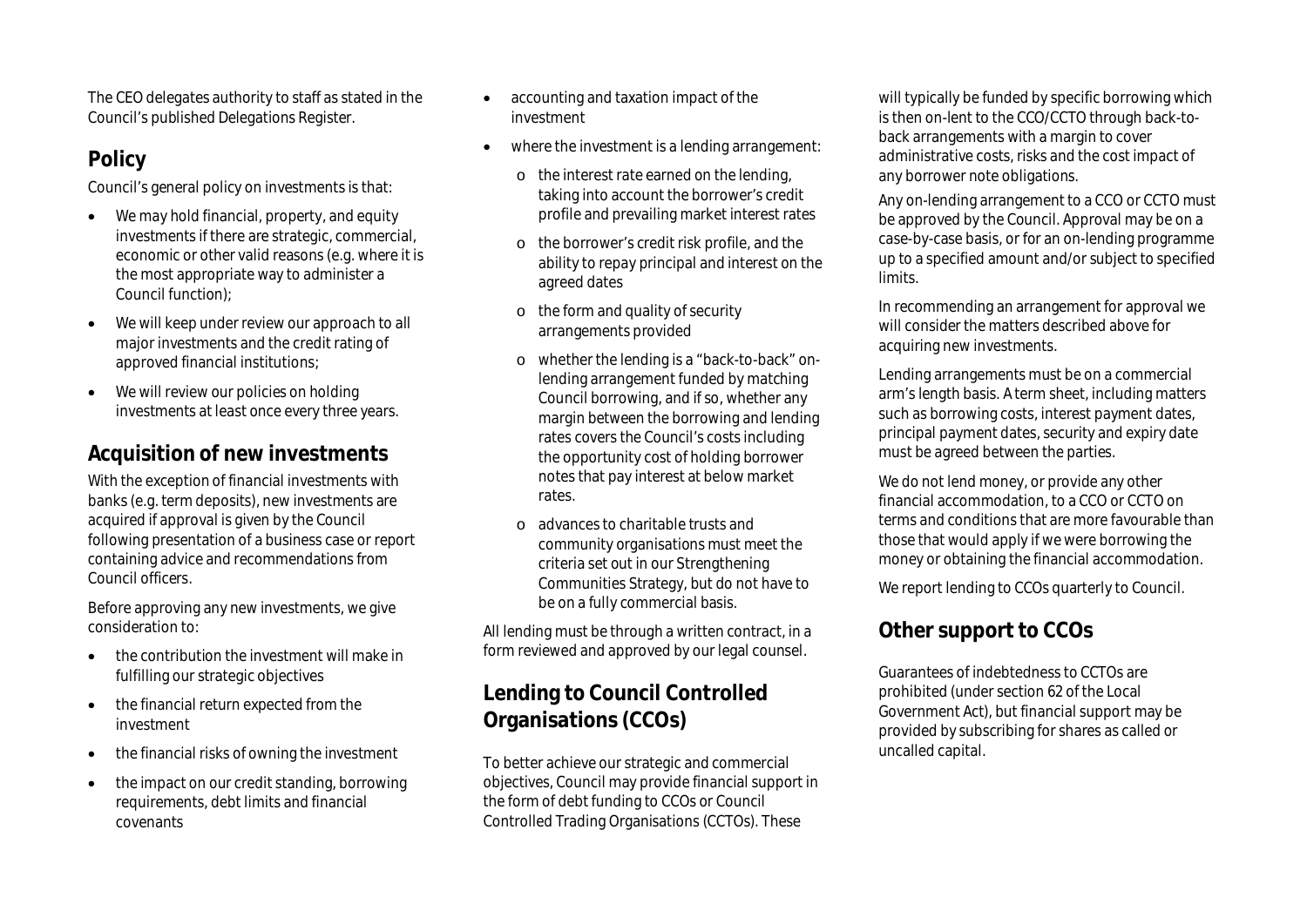#### **Investment mix**

#### **Equity investments**

Equity investments include investments held in CCO/CCTO and other shareholdings (including Christchurch City Holdings Ltd).

We hold equity investments and other minor shareholdings. Our equity investments fulfil various strategic, economic development and financial objectives as outlined in the LTP. Equity investments may be held where we consider there to be strategic community value.

We seek to achieve an acceptable rate of return on all our equity investments consistent with the nature of the investment and the stated philosophy on investments.

Any purchase or disposition of equity investments requires Council approval. We may also acquire shares that are gifted or are a result of restructuring.

Council recognise that there are risks associated with holding equity investments and to minimise these risks we, through the relevant Councilcommittee, monitor the performance of our equity investments on a twice yearly basis to ensure that the stated objectives are being achieved. We seek professional advice regarding our equity investments when we consider this appropriate.

#### **New Zealand Local Government Funding Agency Limited investment**

Council may invest in shares and other financial instruments of the New Zealand Local Government Funding Agency Limited (LGFA), and may borrow to fund that investment.

Our objective in making any such investment will be to:

- Obtain a return on the investment:
- Ensure that the LGFA has sufficient capital to remain viable, meaning that it continues as a source of debt funding for us.

Because of these dual objectives, we may invest in LGFA shares in circumstances in which the return on that investment is potentially lower than the return it could achieve with alternative investments. In connection with the investment, we subscribe for uncalled capital in the LGFA and is a Guarantor.

#### **Property investments**

Council own property investments for strategic and commercial purposes. We review ownership through assessing the benefits including financial returns, in comparison to other arrangements that could deliver similar results.

Property disposals are managed to ensure compliance with statutory requirements and where appropriate consultation with Community Boards and Committees.

Property purchases are supported by registered valuations and where appropriate a full business case analysis. Council do not purchase properties on a speculative basis.

We own land and buildings for the purposes of providing services and parks and reserves. These holdings are not considered to be investments for the purposes of this Policy.

#### **Financial investments**

#### *Objectives*

Our primary objective when investing is the protection of our investment capital. Accordingly, we only invest in approved creditworthy counterparties.

Our investment portfolio is arranged to provide sufficient funds for planned expenditures and allow for the payment of obligations as they fall due. We prudently manage liquid financial investments as follows:

- Any liquid investments must be restricted to a term that meets future cash flow and capital expenditure projections;
- We may choose to hold specific reserves in cash and direct what happens to that investment income. Interest is credited to general funds unless the terms of the special fund or reserve fund state that interest is to accrue.

#### *Special funds and reserve funds*

Liquid assets are not required to be held against special funds and reserve funds. Instead we may internally borrow or utilise these funds.

#### *Trust funds*

Where we hold funds as a trustee, or manages funds for a Trust, then such funds must be invested on the terms provided within the Trust. If the Trust's investment policy is not specified then this policy should apply.